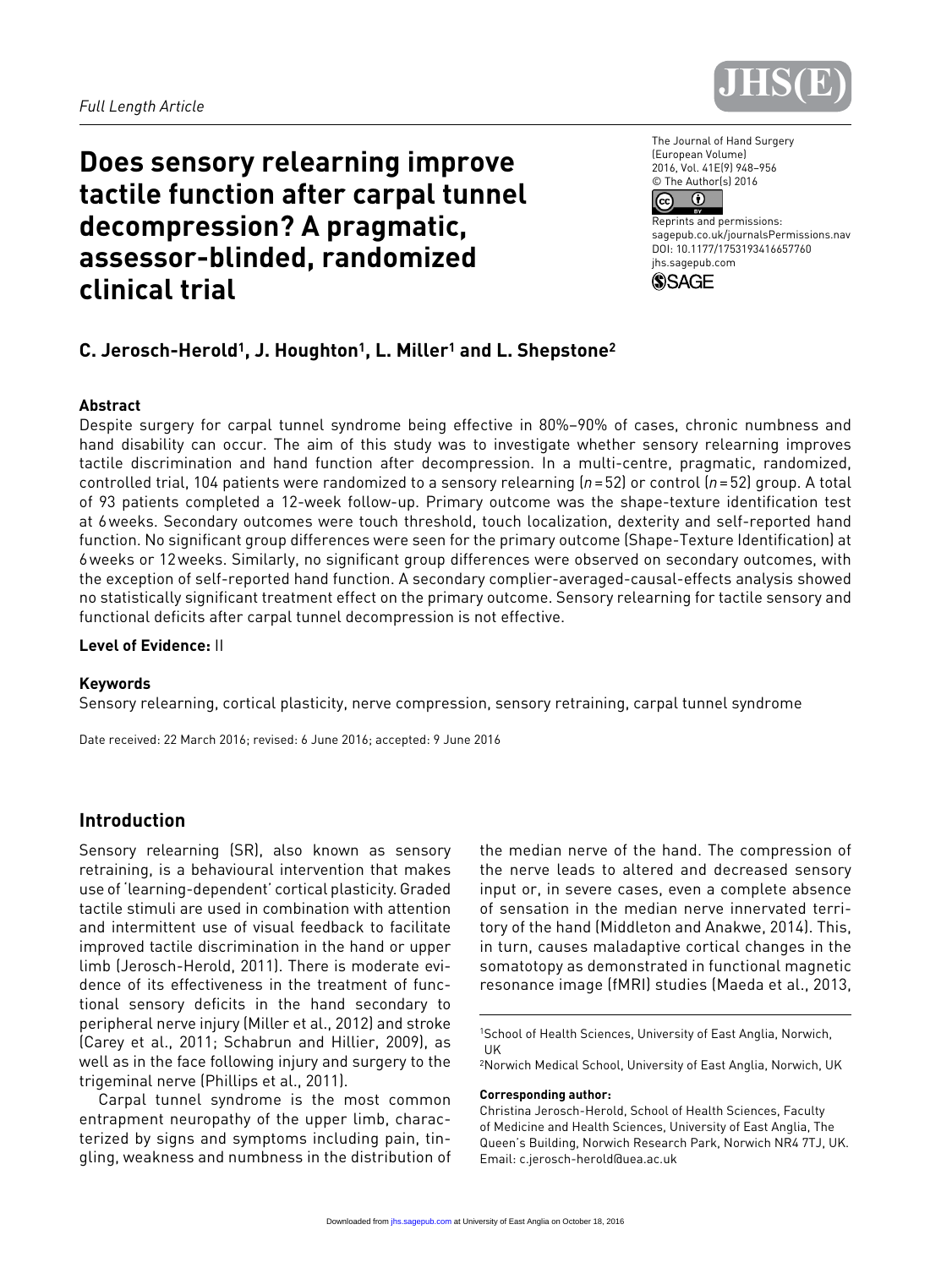2014; Napadow et al., 2006). Although surgery can effectively alleviate symptoms of pain, tingling and numbness, those with severe and longer duration of symptoms are often left with chronic sensory disturbance (Middleton and Anakwe, 2014).

SR is not routinely offered to patients who have chronic sensory deficits after carpal tunnel decompression (Jerosch-Herold, 2011). To the best of our knowledge, only one pilot study has investigated the feasibility and acceptability of this intervention in carpal tunnel syndrome (Jerosch-Herold et al., 2012).

The objective of this definitive trial was to investigate whether a SR intervention taught as an unsupervised 6-week home therapy programme can improve tactile discrimination and self-reported hand function in patients with chronic sensory deficits after carpal tunnel decompression.

## **Methods**

### *Study design and setting*

This pragmatic, assessor-blinded, randomized controlled trial was conducted with the Norwich Clinical Trials Unit at the University of East Anglia. The term 'pragmatic' is used here in the context of a pragmatic trial (does an intervention work in those who are offered it?) as opposed to an 'explanatory' trial (does an intervention work under ideal conditions?) (Roland and Torgerson, 1998). Identification of potentially eligible patients took place in a large secondary care teaching hospital by searching the surgery records of the departments of Plastic & Reconstructive Surgery and Orthopaedics for patients who had carpal tunnel decompression at least 12months ago or longer. The same method was also used in two primary care sites in Norfolk where carpal tunnel decompression is performed.

The screening, clinical assessment and subsequent randomization of eligible patients was conducted in four consecutive waves between February 2014 and February 2015. The National Research Ethics Service (REC reference 13/EE/0149) and local Research & Development departments at participating sites gave approval prior to study commencement. All patients gave written informed consent.

### *Screening and selection*

Screening for eligible patients was a two-stage process. First, all patients over 18years of age who had undergone decompression surgery at least 12months previously were sent an invitation to participate, including a participant information sheet and screening questionnaire. The screening questionnaire asked patients to rate any numbness (loss of feeling) in their hand (none  $= 1$ , mild  $= 2$ , moderate  $= 3$ , severe  $=$  4 and very severe  $=$  5) and any difficulty with grasping and use of small objects (no difficulty  $= 1$ , mild  $=$ 2, moderate  $= 3$ , severe  $= 4$  and very severe difficulty  $= 5$ ). Patients were asked which hand their responses referred to (left, right, both) and to indicate any other co-morbidities affecting their hand(s). Personal contact details and basic demographic information were requested to enable contact by the trial research staff.

Second, those indicating at least mild numbness and difficulty (score  $\geq 2$  in each) in a previously operated hand were invited to attend the Norwich Clinical Trials Unit for a clinical assessment using validated sensory tests. Patients with sensory impairment secondary to other known aetiologies, such as stroke, were excluded.

Sensory impairment of the affected hand was assessed using standardized tests of sensibility, which are responsive in patients undergoing carpal tunnel surgery (Jerosch-Herold et al., 2011). Where patients had undergone bilateral decompression, the worst hand was assessed. Where both hands had similar levels of sensory impairment, the dominant hand was chosen. The tests assessed three aspects of sensory function: touch threshold (Weinstein Enhanced Sensory Test (WEST)), area localization (locognosia test) (Jerosch-Herold et al., 2006) and tactile gnosis (Shape-Texture Identification (STITM) test) (Rosen and Lundborg, 1998). All patients gave written informed consent prior to the baseline assessment. Patients with scores below normal on at least two out of the three clinical sensory tests were eligible to participate in the trial and issued with a further patient information sheet and consent form.

### *Randomization*

Stratified blocked randomization with randomly permuted block lengths of two, four and six were used. The baseline tactile gnosis score (STI test) was used to stratify randomization by low (0–3 points) and high (4–6 points) STI score. The randomized sequence was generated by the data manager of the Norwich Clinical Trials Unit and held separately from the main study database.

Patients who were eligible for the trial following baseline assessment were seen by the Chief Investigator (CI) (first author) who answered any questions about the trial and obtained written consent to participate before completing two further baseline measures: the Moberg Pick-up test (Moberg, 1991) and three subscales of the Michigan Hand Questionnaire (MHQ) (overall hand function, activities of daily living (ADL) of affected hand and both hands, and work) (Chung et al., 1998).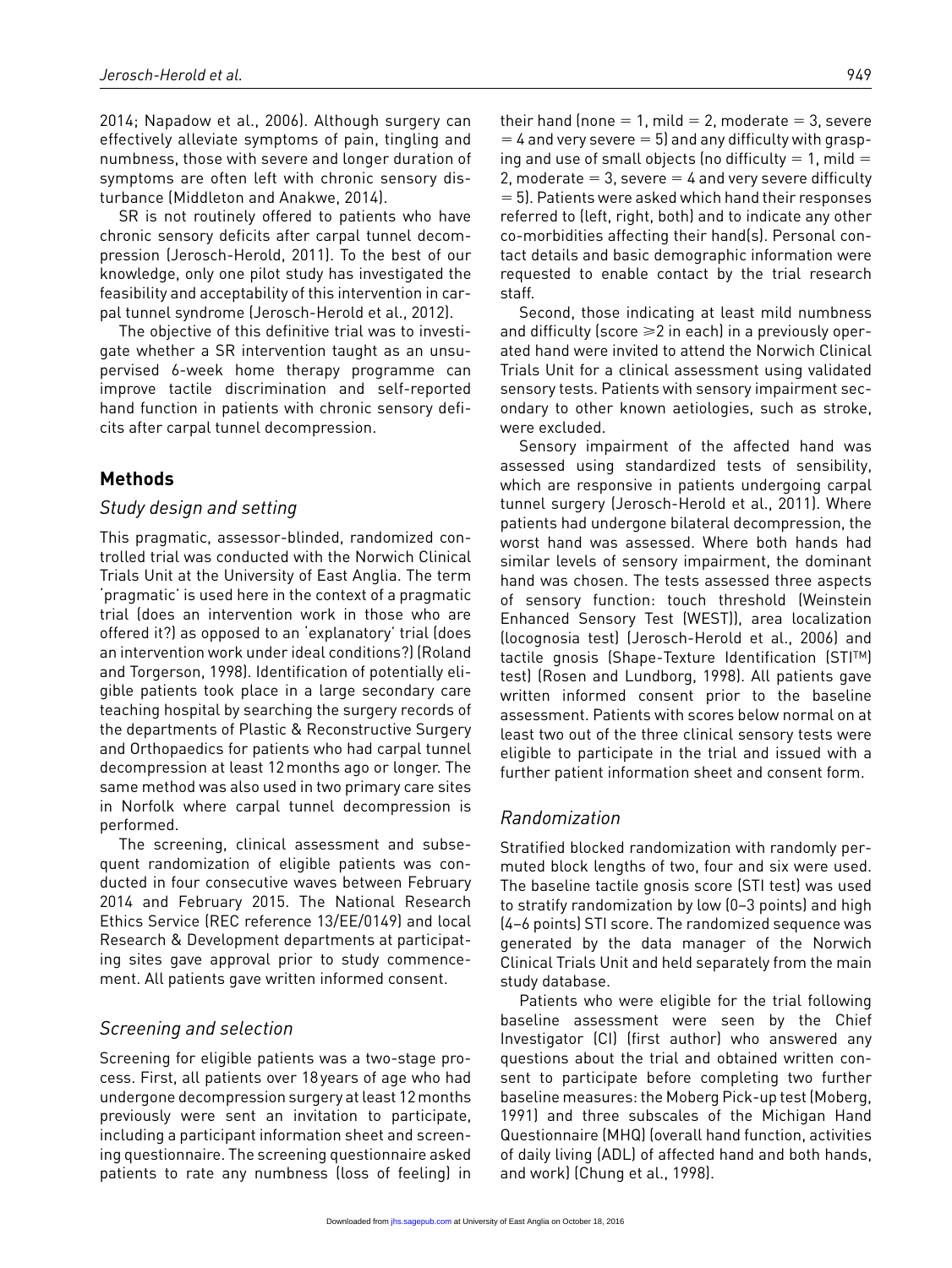# *Blinding*

Blinding of patients was not feasible in this trial. The allocation sequence was masked from the CI involved in randomizing patients to the trial (through online randomization). Both research associates involved in baseline and follow-up assessments were blind to group allocation. All randomized patients received verbal and written instructions not to divulge their group allocation to the assessor at both follow-up assessments.

# *Intervention – SR*

The SR programme was developed for the trial, based largely on a programme used in a previous pilot trial (Jerosch-Herold et al., 2012), and was designed to be practised daily at home. Using the principles of learning-dependent cortical plasticity, the SR programme proposes short intensive periods of tactile stimulation with and without vision, combined with cognitive learning techniques, to improve sensibility and function of the hand.

A standardized set of SR materials, as well as a booklet with written instructions and colour photographs, were given to patients. The CI explained and demonstrated the three SR exercises to patients emphasizing that these needed to be practised in a quiet environment for short periods (5–10 min) at least three times a day over 6weeks. Patients were advised that they needed to modify the training materials to ensure that the exercises remained challenging, for example by incorporating smaller, more complex objects or relying less on vision and more on touch alone. It was emphasized that vision should be used only intermittently as feedback when identification by touch alone could not be accomplished. The first exercise used a 30mm wooden cube with four different grades of sandpaper to be identified in order of smoothest to roughest and a 20mm playing dice with raised dots from one to six. The playing dice was designed to be carried in a trouser or coat pocket to facilitate frequent daily practice. For the second exercise, an opaque cloth bag containing 14 small everyday items such as coins, buttons and screws was used. Patients had to identify each object by touch and without vision while attending to the feel of shape, weight, texture and form. For the third exercise, patients were asked to choose usual daily activities involving fine dextrous finger movement in which they needed to attend to the feeling of the shape, weight or texture of the items they were touching and using visual feedback only intermittently.

# *Control group*

Patients in the control group were instructed to use their hands as they had before. At the end of their trial participation they were offered written instructions on SR, including a description of materials that can be found around the house (e.g. assorted nuts, screws, buttons, textured fabrics) and how to practise the SR programme.

# *Trial outcomes*

All patients were assessed prior to randomization (baseline), at 6weeks (end of treatment) and 12weeks (end of follow-up). Each assessment comprised, in order of administration: (i) touch threshold (WEST) test; (ii) locognosia test; (iii) tactile gnosis (STI) test; (iv) Moberg Pick-up test; and (v) three sub-scales of the standardized MHQ. The methods of administration and scoring for the WEST, locognosia and STI tests have been described previously (Jerosch-Herold et al., 2011). Patient-perceived ability to use the hand in everyday activities and work was captured by three subscales of the validated MHQ.

The primary outcome was the tactile gnosis score assessed by the STI at 6weeks. Secondary outcomes were the STI score at 12weeks, touch threshold, locognosia test and Moberg Pick-up test and patientreported hand function (MHQ).

Data on adherence to the home SR programme were collected through a patient completed daily diary in which patients were asked each day to indicate which exercises were completed, how often and for how long. The diary had 42 days (6 weeks) of rows to complete. At the end of the 6 weeks patients were asked to indicate if they continued with the exercises and, if so, why. They were also asked to comment on what they liked and disliked about the SR programme.

# *Sample size*

The sample size calculation was based on data from a previous pilot trial (Jerosch-Herold et al., 2012), which observed a pooled standard deviation for the STI of 1.605. Using a 1.09 point change observed in STI score over 4 months in a group of 63 patients undergoing surgery and who considered themselves improved on a global rating scale (Jerosch-Herold et al., 2011) as being clinically relevant, this provides an effect size of 0.68 (i.e. 1.09/1.605). Based upon this effect size (0.68), a power of 90% and 5% significance level, 47 patients per group would be required. Allowing for a 25% loss to follow-up a total of 126 randomized patients was aimed for.

# *Statistical analysis*

The data analysis was conducted sub-group blind (i.e. the trial statistician did not know which group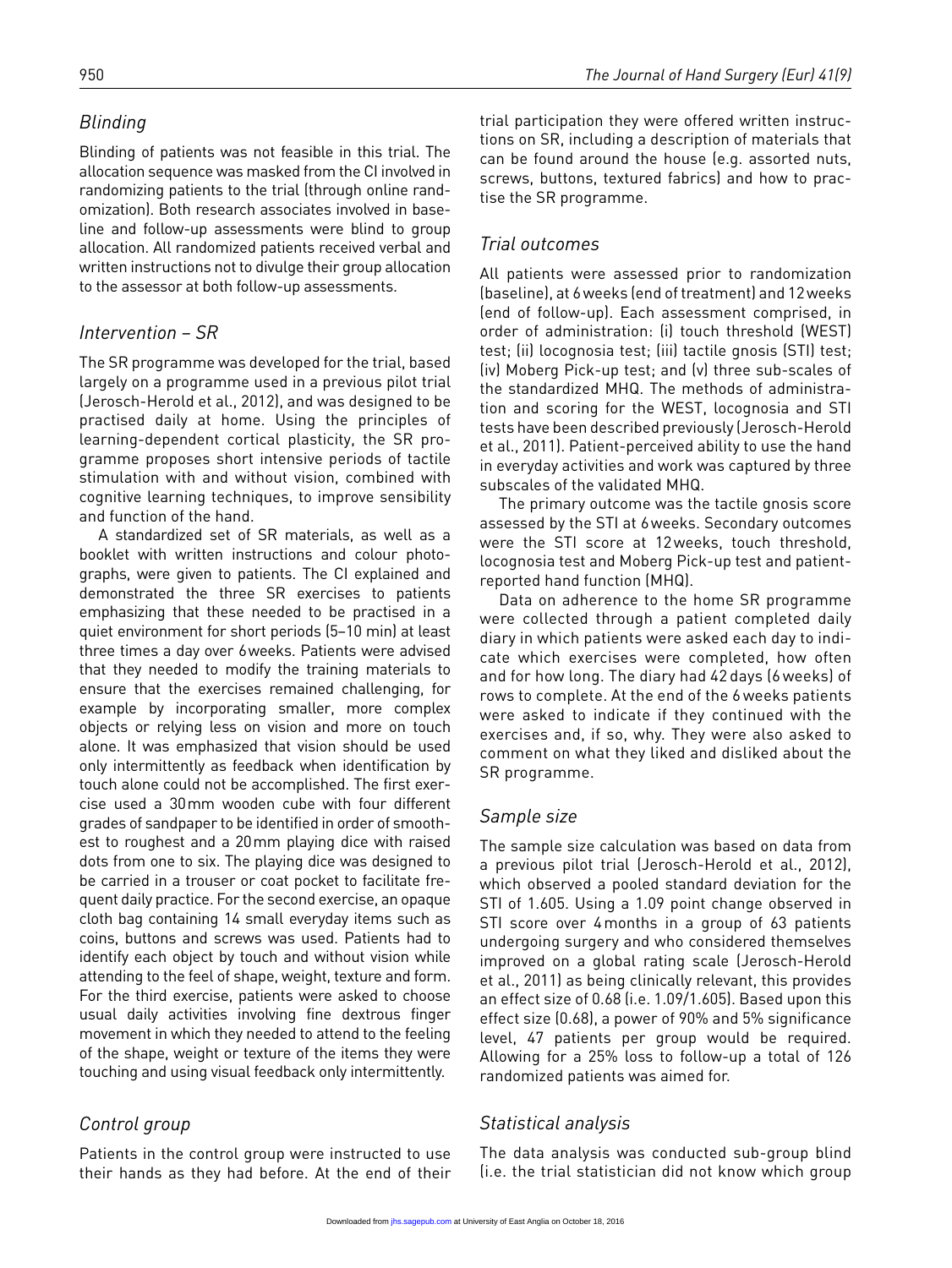was the intervention and which the control). An intention-to-treat (ITT) approach was used for the primary efficacy analysis, analysing patients according to the group to which they were randomized irrespective of whether or not they carried out the SR exercises. A *t*-test, with 95% confidence interval was initially used to test for a difference in mean STI scores between the two groups. A general linear model was then constructed with the STI baseline score, severity of reported numbness and difficulty grasping at baseline as covariates (i.e. adjusted for baseline prognostic variables prespecified in the statistical analysis plan), to estimate an 'adjusted' between-group mean difference, with 95% confidence interval. A similar approach was used for secondary endpoints.

A secondary analysis utilized complier-averagedcausal-effects (CACE) approach (Hewitt et al., 2006) to estimate the effect size in those deemed to be adherent to SR. Adherence data in the intervention group was based on 38 diaries that were returned. 'Compliers' (i.e. those adherent) were defined by clinical expert members of the Trial Steering Committee for the Statistical Analysis Plan, with a patient deemed to be adherent if SR exercises were undertaken at least once a day, for at least 5days out of 7 consecutive in a week and over at least three consecutive weeks. For a sensitivity analysis the threshold was raised to a 6-week duration, with the same day and week frequency.

#### *Data management*

A trial specific Microsoft SQL (structured query language) database was set up by the data manager at the Norwich Clinical Trials Unit, held on a secure server and accessed through password by the CI and two research associates. All data entry from paper clinical record forms was doubled-checked by a member of the research team prior to data lock.

### **Results**

#### *Trial participants*

Between February 2014 and February 2015, 1629 patients were mailed an invitation and screening questionnaire. Figure 1 shows the number of patients who met eligibility at the screening and clinical assessment stage and the flow of randomized patients through the trial, in accordance with the CONSORT statement (Schulz et al., 2010).

A total of 120 patients who reported at least mild numbness and mild difficulty with grasping objects attended for clinical assessment of hand sensibility. Of these, 106 (88%) were found to have sensory impairment on at least two out of three tests. A total of 104 patients consented and were randomly assigned to the intervention (*n* = 52) or control group (*n* = 52). Baseline characteristics are summarized in Table 1.

Ten patients withdrew, all from the intervention group (9.6%), and one patient was lost to follow-up in the control group. One patient in the intervention group missed the 6-week follow-up due to illness, but attended assessment at 12weeks. Outcomes at 12weeks were, therefore, obtained for 93 participants (89.4%). Patients who withdrew or were lost to follow-up tended to have poorer sensory scores and greater functional disability. Reasons for withdrawal included deteriorating general health (*n*=2), a perceived lack of benefit to the trial (*n*=2), frustration caused by perceived lack of improvement despite undertaking exercises (*n*=2) and finding the exercises boring or difficult to fit around work (*n*=1). Patients who expressed a wish to withdraw were encouraged by research staff to discontinue the intervention only and to remain in the trial, however most declined as they felt they were no longer of benefit to the trial.

#### *Outcomes*

One report of an adverse event was received, which may have been related to the intervention. The patient had ongoing pain in their hand and arm and reported that this seemed to be aggravated by the exercises. The patient was advised to discontinue the intervention, the issue was discussed by the Trial Management Group and Steering Committee and no further action was taken. The patient completed the 6- and 12-week follow-up and was included in the analysis as per allocated arm (treatment group).

Unblinding of assessors occurred in 11 cases at the 6-week assessment and a further seven cases at the 12-week assessment. Most cases of unblinding were in the intervention group (nine at 6weeks, five at 12weeks). In some instances this occurred when the research staff who were also assessors contacted patients to remind them of their appointment, but in most cases unblinding happened during the assessment when patients noted that they had improved on objective tests and would attribute this to the 'exercises'. Assessors were asked to guess each patient's group allocation after the final 12-week assessment. Excluding those who had unblinded the assessor, the assessors correctly guessed 54% to be in the intervention group and 59% in the control group.

Tables 2 and 3 show the results of the ITT efficacy analysis at 6 and 12weeks for the primary and secondary outcomes. There were no statistically significant differences between the groups at 6weeks on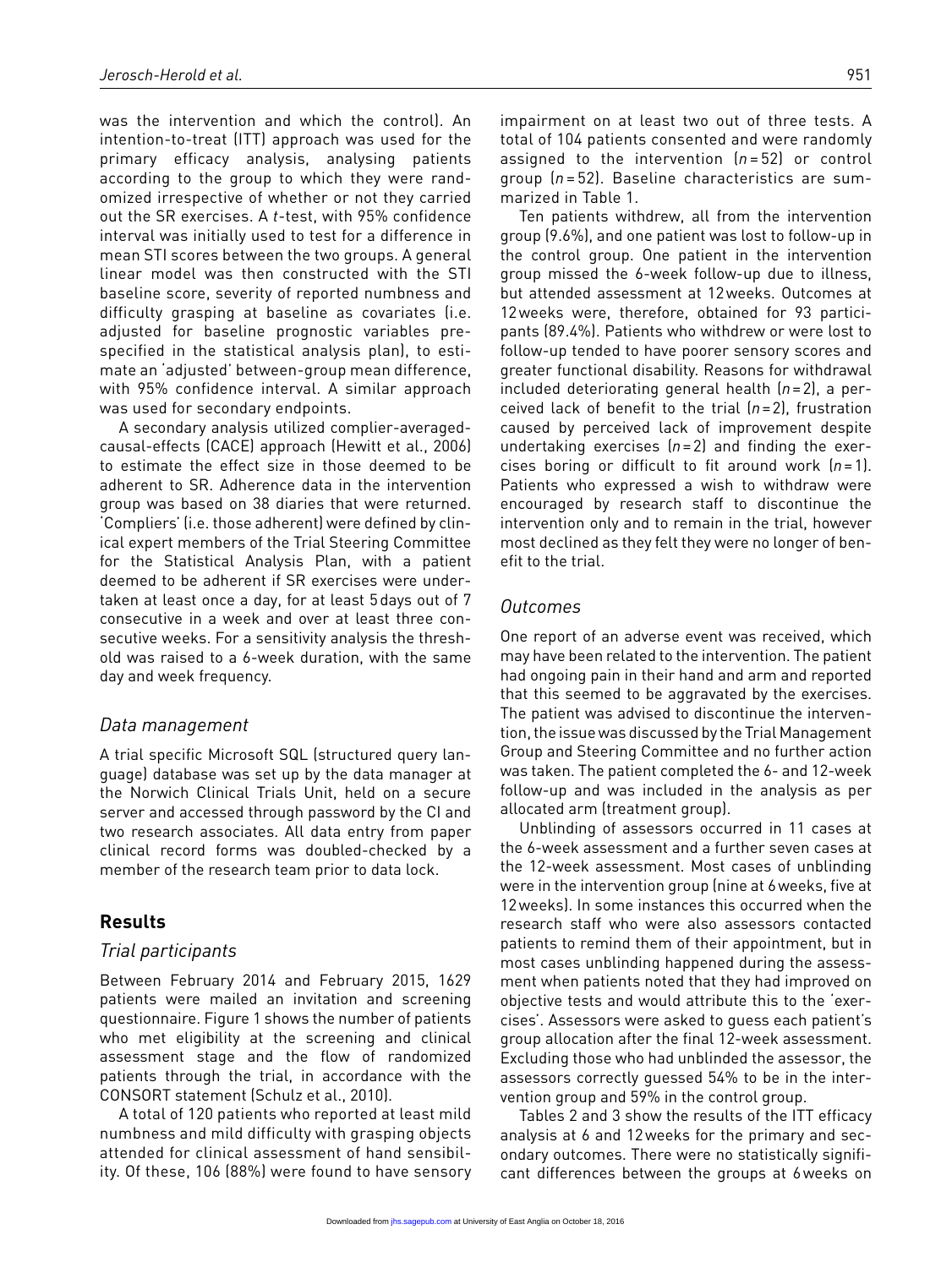

**Figure 1.** CONSORT diagram.

|                                       |                                           | Intervention $(n=52)$                        | Control $(n=52)$                        |
|---------------------------------------|-------------------------------------------|----------------------------------------------|-----------------------------------------|
| Age mean (SD), years                  |                                           | 71.8(12.0)                                   | 70.8 (12.3)                             |
| Sex male/female                       |                                           | 21 (40%)/31 (60%)                            | 29 (56%)/23 (44%)                       |
| Dominant hand affected                |                                           | 29 (56%)                                     | $31(60\%)$                              |
| Months since surgery, mean (range)    |                                           | 28.7 (11 to 106)                             | 30.5 (13 to 73)                         |
| Self-reported numbness                | Mild<br>Moderate<br>Severe<br>Very severe | 21 (40%)<br>22 (42%)<br>9(17%)<br>0          | 24 (46%)<br>21 (40%)<br>7(13%)<br>0     |
| Self-reported difficulty grasping     | Mild<br>Moderate<br>Severe<br>Very severe | 20 (38%)<br>19 (37%)<br>12 (23%)<br>$1(2\%)$ | 25 (48%)<br>17 (33%)<br>8(15%)<br>2(4%) |
| Previous injury or fracture           |                                           | 4(8%)                                        | 4(8%)                                   |
| Past stroke                           |                                           | 3(6%)                                        | 3(6%)                                   |
| Other co-morbidity affecting the hand |                                           | 18 (35%)                                     | 19 (37%)                                |
| Shape-Texture Identification (0-6)    |                                           | 3.6(1.7)                                     | 3.4(1.7)                                |
| Touch threshold (WEST) (0-4)          |                                           | 2.3(0.65)                                    | 2.5(0.63)                               |
| Locognosia (0-56)                     |                                           | 42.7 (7.6)                                   | 42.6 (8.3)                              |
| Moberg test (seconds)                 |                                           | 55.4 (38.3)                                  | 49.7 (35.9)                             |
| MHQ - overall function                |                                           | 55.7 (13.4)                                  | 55.2 (15.2)                             |
| MHQ - ADL affected hand               |                                           | 61.7(22.0)                                   | 64.8 (23.5)                             |
| MHQ - ADL both hands<br>MHQ - work    |                                           | $62.3$ $(21.0)$<br>64.2 (19.0)               | 60.1 (22.7)<br>60.6 (24.4)              |

ADL: activities of daily living; MHQ: Michigan Hand Questionnaire; SD: standard deviation; WEST: Weinstein Enhanced Sensory Test.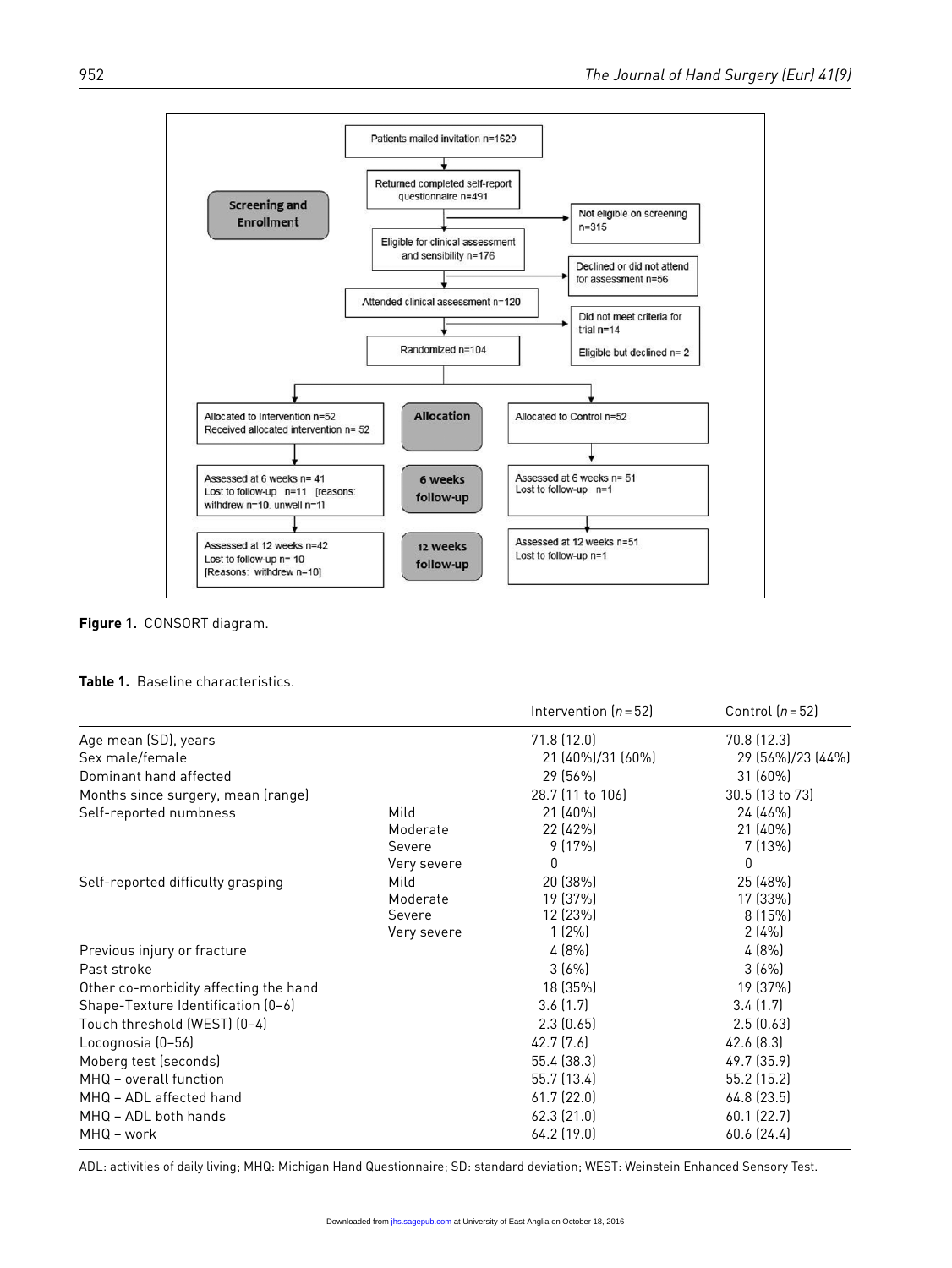**Table 2.** Efficacy analysis: ITT analysis at 6weeks.

|                         | Control<br>$[n=51]$ | Intervention<br>$[n=41]$ | Unadjusted mean<br>difference (95% CI)       | Adjusted mean<br>difference <sup>1</sup> (95% CI) |
|-------------------------|---------------------|--------------------------|----------------------------------------------|---------------------------------------------------|
| <b>STI Score</b>        | 3.63(1.79)          | 4.20(1.85)               | $-0.57$ ( $-1.32$ to 0.19)<br>$p = 0.139$    | $-0.47$ ( $-1.09$ to 0.143)<br>$p = 0.129$        |
| Locognosia Score        | 44.8 (6.66)         | 44.9 (8.71)              | $-0.09$ ( $-3.28$ to 3.09)<br>$p = 0.954$    | $-0.27$ ( $-2.16$ to 1.62)<br>$p = 0.774$         |
| LogMoberg Score         | 3.72(0.54)          | 3.66(0.59)               | $0.06$ (-0.17 to 0.30)<br>$p = 0.601$        | $0.02$ (-0.12 to 0.16)<br>$p = 0.776$             |
| <b>WEST Score</b>       | 2.52(0.70)          | 2.73(0.73)               | $-0.21$ ( $-0.51$ to 0.084)<br>$p = 0.159$   | $-0.07$ ( $-0.32$ to 0.18)<br>$p = 0.555$         |
| MHQ - Overall Function  | 52.0(16.4)          | $60.2$ (13.3)            | $-8.28$ ( $-14.6$ to $-2.0$ )<br>$p = 0.010$ | $-6.61$ ( $-11.0$ to $-2.2$ )<br>$p = 0.003$      |
| MHQ - ADL affected hand | 60.8 (24.7)         | 70.7 (24.8)              | $-9.95$ ( $-20.2$ to 0.35)<br>$p = 0.058$    | $-6.36$ ( $-12.5$ to $-0.3$ )<br>$p = 0.040$      |
| MHQ - ADL both hands    | 63.8(22.6)          | 70.4 (22.9)              | $-6.60$ ( $-16.1$ to 2.9)<br>$p = 0.170$     | $-6.04$ ( $-11.6$ to $-0.5$ )<br>$p = 0.032$      |
| MHQ – work              | 62.4(20.6)          | 69.4 (24.7)              | $-7.04$ ( $-16.4$ to 2.3)<br>$p = 0.140$     | $-3.83$ ( $-2.5$ to 10.2)<br>$p = 0.231$          |

1Adjusted for age, baseline score, difficulty grasping and numbness at baseline. Significance below 5% in bold.

ADL: activities of daily living; CI: confidence interval; MHQ: Michigan Hand Questionnaire; STI: Shape-Texture Identification; WEST: Weinstein Enhanced Sensory Test.

the STI test (adjusted mean difference −0.47, 95% CI −1.09 to 0.14, *p*=0.129) or at 12weeks (adjusted mean difference −0.18, 95% CI −0.78 to 0.42, *p*=0.549). Similarly differences between groups on secondary outcomes were not statistically significant with the exception of the patient-reported subscales of the MHQ. These included overall hand function (adjusted mean difference −6.61, 95% CI −11.0 to −2.2, *p*=0.003), ADL affected hand (adjusted mean difference −6.36, 95% CI −12.5 to −0.3, *p*=0.040) and bilateral ADL (adjusted mean difference −6.04, 95% CI −11.6 to –0.5, *p*=0.032). The significant difference in the MHQ was retained in two subscales by 12weeks (overall hand function and bilateral ADL).

Adherence diaries were received from 38 of the 42 patients who completed all follow-up. A total of 17 patients (45%) indicated that they continued to do the SR after 6weeks, mostly because they felt it was beneficial and hoped to see further improvement. They also found it easy and painless to do. Several patients abandoned the exercises within only a few days, while one patient undertook the exercises much more frequently and for longer periods resulting in a right skewed distribution, therefore medians and interquartile range (IQR) were used to summarize the data (Table 4).

For the secondary CACE analysis, defining 'compliance' on 3-week adherence to exercise, 28 patients (74%) in the intervention group were deemed 'compliers', i.e. they reported the minimum dose of treatment. A sensitivity analysis using a 6-week adherence threshold was performed in which 22 (58%) were deemed 'compliers' (Table 5). The estimates of treatment effect on the STI test at 6weeks and 12weeks

are larger relative to the ITT analysis but are not statistically significant.

### **Discussion**

In this pragmatic, randomized, controlled trial we found that a 6-week unsupervised home SR programme was not clinically effective in improving objective measures of hand sensibility in the short-term. The size of effect on the primary outcome (STI) at 6weeks is estimated at around half a point, but with an upper confidence limit that includes the size deemed clinically important and was used in the sample size calculation (i.e. 1.09 units) (Jerosch-Herold, 2003). The intervention did have a statistically significant effect on patient-reported hand function (MHQ subscales for overall hand function and ADL), however this must be interpreted with caution. First, those patients who withdrew (19%) from the intervention group and were therefore not included in the 6 and 12weeks analysis, had poorer sensory and functional scores at baseline. Therefore, the better score seen in the intervention group may simply be a bias from excluding those in the group with the worst scores. Second, the mean difference is below what might be considered clinically important (Shauver and Chung, 2009). Third, the MHQ was patient-reported and therefore not blinded, which may have created a bias in response.

The secondary CACE analysis found that considering those adherent with the recommended exercise frequency and duration did not have a significant effect on the primary outcome. The effect was increased relative to that estimated with the ITT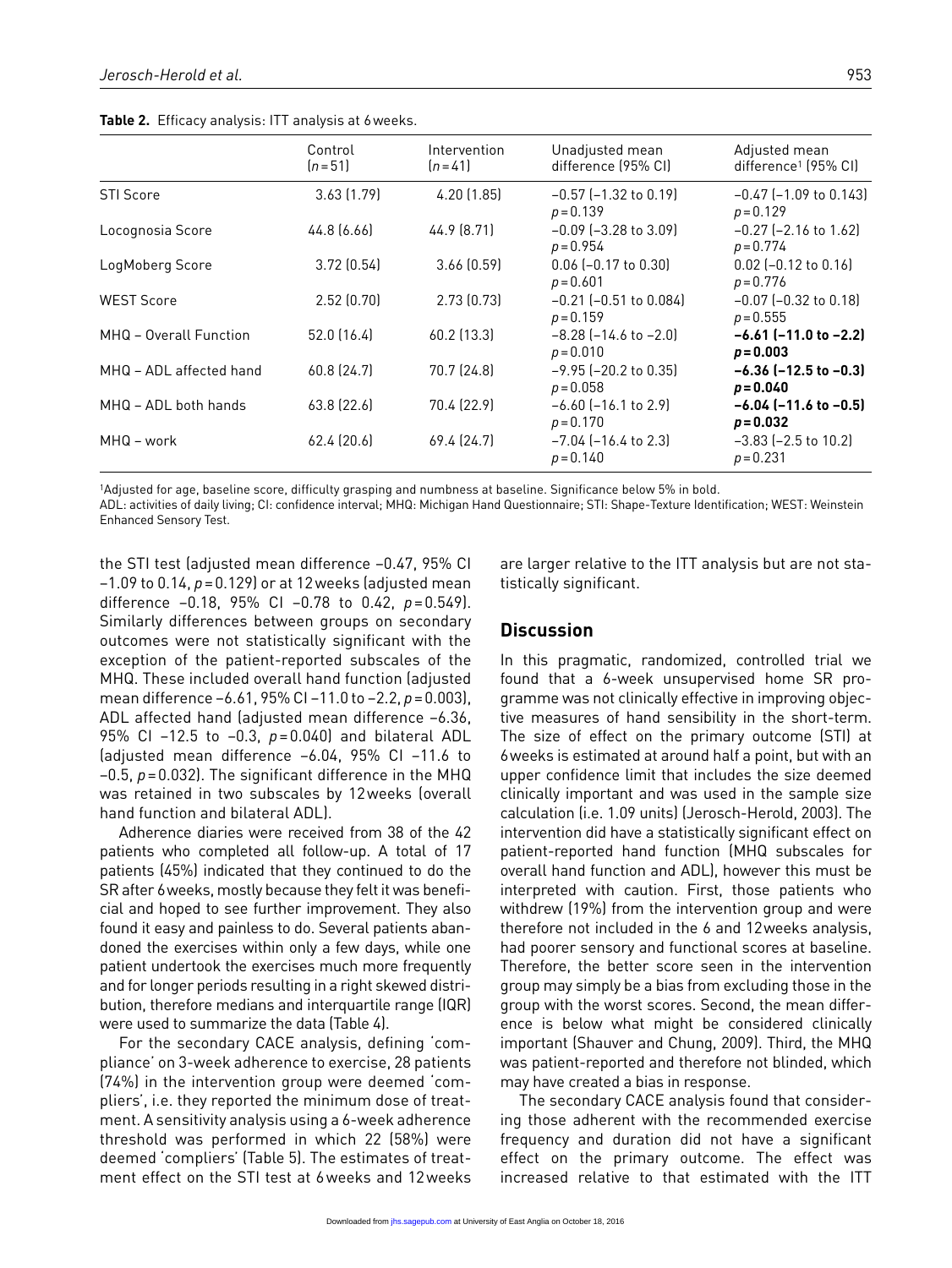|                            | Control<br>$[n=51]$ | Intervention<br>$[n=42]$ | Unadjusted mean difference<br>$(95% \text{ C}$ | Adjusted mean difference <sup>1</sup><br>$(95\% \text{ C})$ |
|----------------------------|---------------------|--------------------------|------------------------------------------------|-------------------------------------------------------------|
| <b>STI Score</b>           | $4.02$ (1.59)       | 4.19 (1.78)              | $-0.17$ ( $-0.87$ to 0.53)<br>$p = 0.627$      | $-0.18$ ( $-0.78$ to $0.42$ )<br>$p = 0.549$                |
| Locognosia Score           | 46.4 (7.41)         | 46.5 (7.47)              | $-0.14$ ( $-3.22$ to 2.94)<br>$p = 0.930$      | $-0.28$ ( $-2.23$ to 1.68)<br>$p = 0.777$                   |
| LogMoberg Score            | 3.62(0.53)          | 3.46(0.53)               | $0.16$ (-0.06 to 0.38)<br>$p = 0.621$          | $0.11$ (-0.02 to 0.25)<br>$p = 0.084$                       |
| <b>WEST Score</b>          | 2.73(0.69)          | 2.87(0.62)               | $-0.14$ ( $-0.42$ to 0.13)<br>$p = 0.297$      | $-0.02$ ( $-0.26$ to 0.213)<br>$p = 0.853$                  |
| MHQ - Overall Function     | 55.3(15.1)          | 63.3 (17.2)              | $-8.04$ ( $-14.7$ to $-1.4$ )<br>$p = 0.019$   | $-5.87$ (-10.8 to -1.0)<br>$p = 0.019$                      |
| MHQ - ADL Affected<br>Hand | 63.0 (23.9)         | 73.1(25.1)               | $-10.1$ ( $-20.2$ to 0.0)<br>$p = 0.051$       | $-6.56$ $(-14.1$ to $1.0)$<br>$p = 0.085$                   |
| MHQ - ADL Both Hands       | $65.1$ $(22.4)$     | 73.8 (23.0)              | $-8.68$ ( $-18.1$ to 0.7)<br>$p = 0.070$       | $-7.24$ ( $-13.3$ to $-1.2$ )<br>$p = 0.019$                |
| MHQ - Work                 | 67.0 (20.2)         | 75.1 (20.9)              | $-8.16$ ( $-16.6$ to 0.3)<br>$p = 0.059$       | $-4.50$ ( $-10.1$ to 1.1)<br>$p = 0.110$                    |

**Table 3.** Efficacy analysis: ITT analysis at 12weeks.

1Adjusted for age, baseline score, difficulty grasping and numbness at baseline. Significance below 5% highlighted in bold. ADL: activities of daily living; CI: confidence interval; MHQ: Michigan Hand Questionnaire; STI: Shape-Texture Identification; WEST: Weinstein Enhanced Sensory Test.

| Table 4. Summary statistics for 6 week adherence diary $(n=38)$ . |  |
|-------------------------------------------------------------------|--|
|-------------------------------------------------------------------|--|

|                                                           | minimum | Recommended Diary reported adherence |              |                                            |
|-----------------------------------------------------------|---------|--------------------------------------|--------------|--------------------------------------------|
|                                                           |         |                                      |              | Median Interquartile range Minimum-maximum |
| Number of sessions per day                                |         |                                      | $1 - 2$      | 0 <sub>to</sub> 5                          |
| Total number of sessions over 6 week period (42 days) 126 |         | 102                                  | $55 - 115$   | 7 to 210                                   |
| Average total time per day (minutes)                      | 15      | 14                                   | $11.75 - 20$ | 2 to 127                                   |
| Total duration over 6 weeks (minutes)                     | 630     | 598                                  | 410-842      | 42 to 5246                                 |

#### **Table 5.** Secondary CACE analysis.

|                                     | STI at 6 weeks<br>Mean difference (95% CI) | STI at 12 weeks<br>Mean difference (95% CI) |
|-------------------------------------|--------------------------------------------|---------------------------------------------|
| Adherence threshold 3 weeks minimum | -0.77 (-1.81 to 0.28)                      | $-0.23$ ( $-1.18$ to 0.72)                  |
| Adherence threshold 6 weeks minimum | $-0.97$ ( $-2.28$ to 0.35)                 | $-0.29$ ( $-1.48$ to 0.96)                  |

analysis, especially when using the stricter definition of adherence (6weeks), but this is to be expected when using a CACE analysis. Moreover, the lower confidence limit is  $>2$ , a difference that would be deemed clinically important for the STI test. The advantage of using CACE analysis, compared with per protocol analysis, is that it maintains comparability of groups achieved through randomization, assuming that the probability of non-compliance with the intervention would be the same in the control and intervention group (Hewitt et al., 2006). Both approaches will result in an estimated treatment effect larger than that estimated from the ITT approach.

Previous indications that SR may be beneficial observed in a pilot study (Jerosch-Herold et al., 2012) were not substantiated in this definitive trial. This was despite the intervention and follow-up period in the present trial being longer (6 and 12weeks compared with the 4 and 8weeks in the pilot trial) and improvements being made to the SR programme to facilitate adherence. The eligibility criteria in the present trial specified that patients had to be at least 12months since surgery as opposed to 6months in the pilot trial. The mean time since surgery was much longer in the present trial, which may account for a more chronic sensory impairment that could also be more resistant to treatment.

One possible reason for the lack of effect is that 'dose' and duration of the intervention were too low for learning to take effect. SR requires short but frequent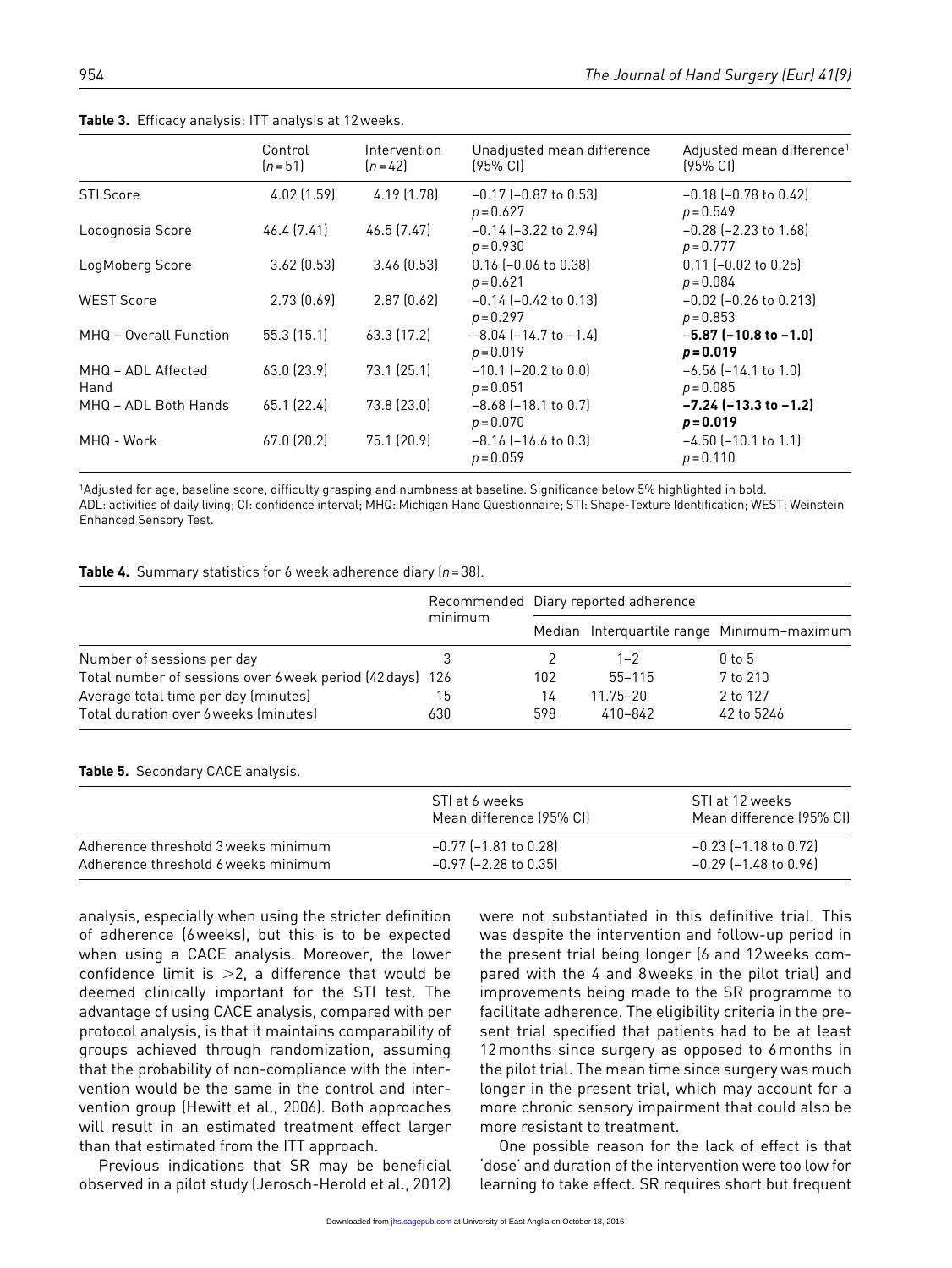practice in tactile discrimination tasks. In this study patients were given an unsupervised home programme. The exercises may not have been enacted as intended and there was no interaction with the study team between baseline and 6-week follow-up to check on progress and understanding. Such interaction may also have helped mitigate the attrition in the intervention group. Second, we cannot rule out the possibility that patients in the control group may have changed the way they used their hands, or sought information about SR through the internet. The sensory tests may have resulted in patients attending more to tasks requiring touch perception and discrimination. Both groups showed a small improvement in sensory scores over time. This could also be due to a practice effect from repeated sensory testing.

Another plausible reason for the lack of observed effect may be that the intervention was too generic and that a 'one size fits all' approach does not work. SR was standardized, but some patients noted in their diaries that they found certain exercises, such as the object identification, too easy. We did emphasize the need for patients to self-monitor and replace the objects with ones that were smaller and increasingly complex. Some patient diaries indicated that they replaced objects and also began to transfer the principles of SR into their everyday activities and hobbies by trying to undertake tasks requiring fine dexterity with their eyes closed, attending to the feel of the surface or object and using vision only intermittently. These patients also reported greater benefit from the intervention and continued to practise SR after the initial 6weeks. However, it is also evident from the diary comments that for some the SR programme was too easy or boring and those patients lost motivation, some withdrawing from the intervention or the trial altogether.

Finally, the mean age of the trial participants was relatively high (>70years). Although cognitive function declines with age, the ability to learn new skills (neural plasticity) remains (Cai et al., 2014; Leung et al., 2015). The way in which the exercises were enacted may have varied depending more on the person's cognitive ability, motivation and activity levels rather than age per se.

This trial posed several challenges. First, to identify patients with sensory impairment after carpal tunnel compression. Patients are not routinely assessed after surgery and therefore chronic sensory impairment is rarely documented in primary care records. However, the patient self-report did prove to be highly sensitive in identifying those who have sensory deficits on objective testing (88%). The second challenge was the high attrition observed in the intervention group. Even for those who did remain in the trial, adherence to the intervention was suboptimal in 42% of patients allocated to the intervention.

Reasons for withdrawal and non-adherence appear to be a combination of patient and interventionrelated factors. First, the intervention may have not been a good fit to the patients' specific problems thus resulting in early non-adherence. Furthermore, even among those who intended to comply or who were partial compliers, many forgot or were unable to find the time in their daily routine to do the exercises. SR requires patients to relearn the way they attend to their touch sense. Compensatory behaviours such as relying on vision or using the other hand due to poor sensibility may need to be 'unlearned'. Factors such as patient self-efficacy, motivation and opportunity to engage with the exercises may play an important role in whether SR is seen as a worthwhile behaviour to learn. Behaviour change taxonomy (Michie et al., 2015), which has been applied in the context of public health interventions such as promoting increased physical activity, may offer a useful framework for future sensory relearning intervention development.

### *Strengths and limitations*

Strengths of this trial include the use of objective standardized measures of hand sensibility, and an adequately powered sample size. The intervention used in this trial, including the materials and instructions, were standardized and therefore replicable. In order to maximize treatment fidelity, the same person (CI) delivered the intervention to all patients.

There are also several limitations. Although loss to follow-up was only 10% for the whole cohort, attrition was much greater in the intervention group and may have biased the outcome. While assessor blinding was used, there were several instances of unblinding. The most likely bias arising from unblinded assessment is that it favours the experimental intervention and leads to an overestimate of effect (Poolman et al., 2007), however this was not observed in our trial. Finally, adherence with SR was patient reported and could not be independently verified.

### *Conclusions and implications*

Identification of chronic sensory impairment after carpal tunnel decompression and targeting of therapies to improve functional sensibility and hand function in this population may require alternative strategies. At present there is no evidence to support the use of unsupervised SR as an intervention for patients with tactile sensory and functional deficits after carpal tunnel decompression. Further research is needed on how SR programmes can be designed that are practicable, affordable and sufficiently challenging to maximize adherence. This may require more individually tailored exercises to address